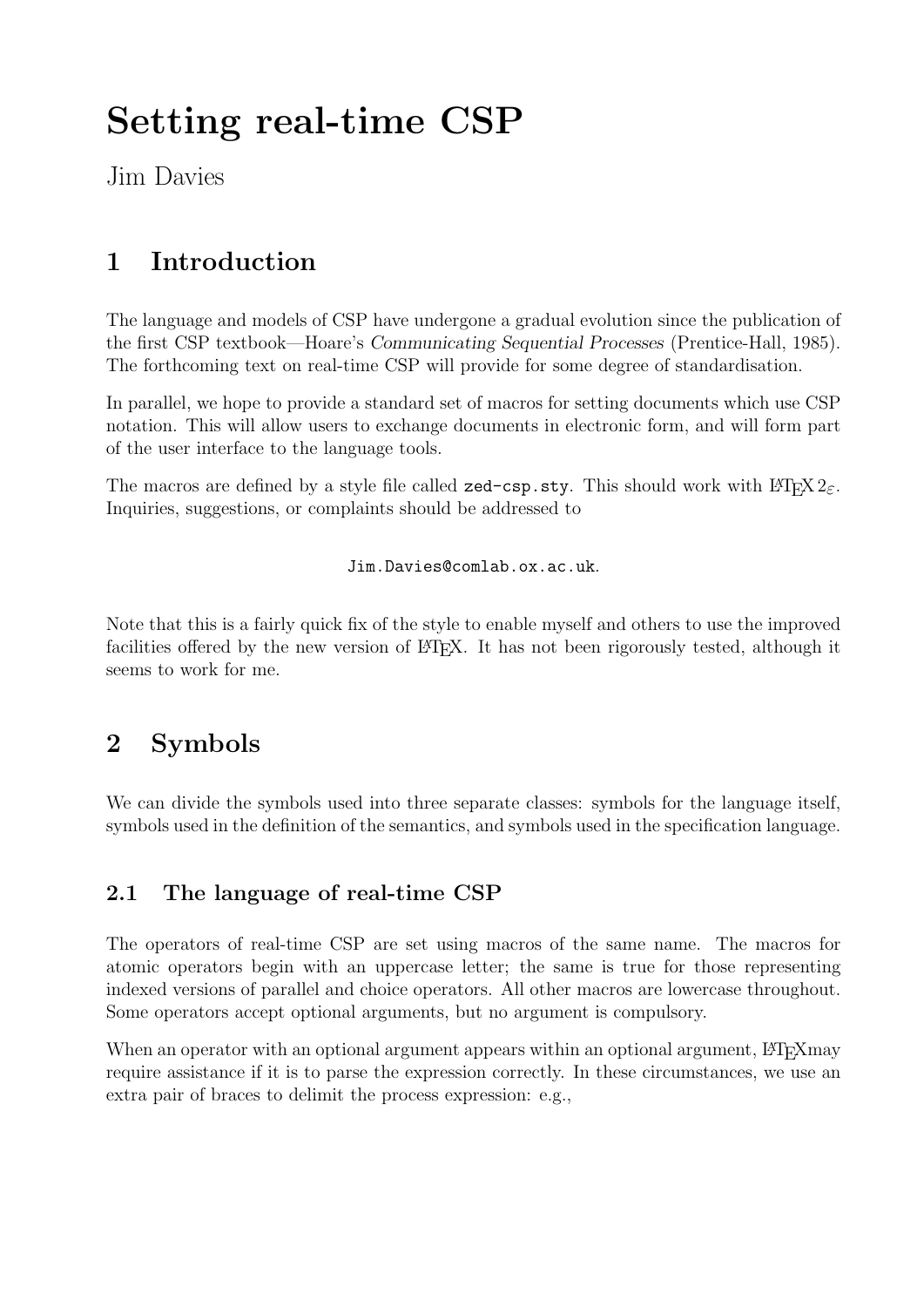| bottom                    | \Bottom           | T                    |
|---------------------------|-------------------|----------------------|
| stop                      | \Stop             | <b>Stop</b>          |
| skip                      | \Skip             | skip                 |
| wait                      | \Wait             | Wait                 |
| prefix                    | \then             | $\rightarrow$        |
| external choice           | \extchoice        | □                    |
| internal choice           | \intchoice        | $\Box$               |
| hiding                    | \hide             |                      |
| parallel                  | \parallel[A][B]   | [[A B]]              |
| interleaving              | \interleave       | Ш                    |
| sharing                   | \parallel[C]      | [C]                  |
| recursion                 | \mu X \spot P     | $\mu X \bullet P$    |
| timeout                   | \timeout[t]       | $\triangleright$ {t} |
| transfer                  | \transfer[t]      | $\swarrow$ {t}       |
| interrupt                 | \interrupt        | Δ                    |
| timer                     | \at               | $\oslash$            |
| indexed external choice   | <b>\Extchoice</b> | $\Box$               |
| indexed internal choice   | \Intchoice        |                      |
| indexed alphabet parallel | \Parallel         |                      |
| indexed interleaving      | \Interleave       |                      |

### 2.2 Parallel combinations

There are several ways to denote the parallel combination of two processes in CSP. Firstly, we can describe the set of events upon which they must cooperate: e.g., in the process

 $P \parallel C \parallel Q$ 

components  $P$  and  $Q$  must cooperate upon every event from the shared set  $C$ . Alternatively, we can declare two alphabets

$$
\begin{array}{rcl}\n\alpha P & = & A \\
\alpha Q & = & B\n\end{array}
$$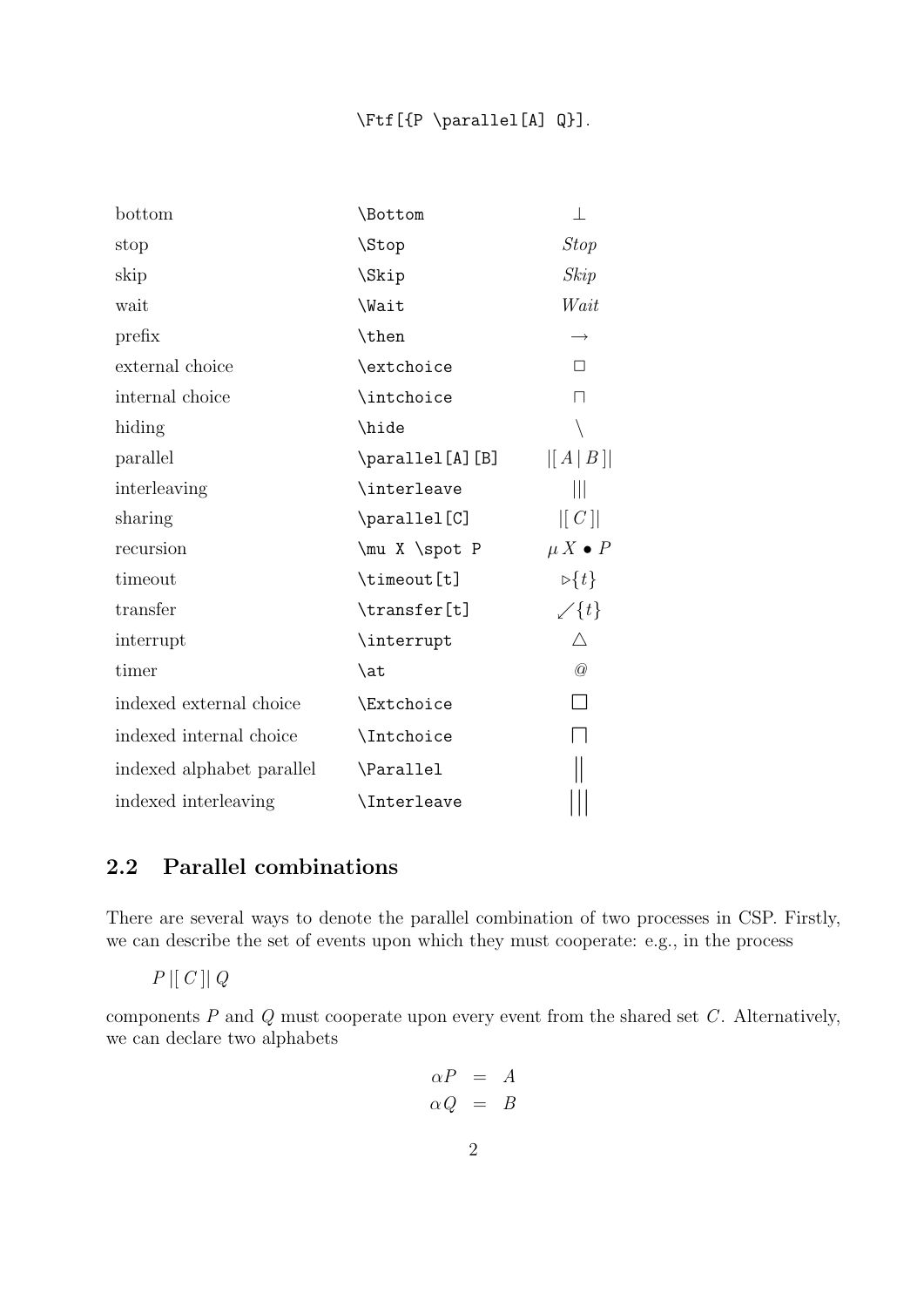and write

 $P \parallel Q$ 

to denote the parallel combination in which  $P$  and  $Q$  must cooperate upon every event in the intersection of their alphabets. Finally, we can add explicit alphabet information to the parallel operator: e.g.,

 $P$   $\vert [A \, | B \, || \, Q$ 

is equivalent to the above parallel combination, given the values chosen for  $\alpha P$  and  $\alpha Q$ .

#### 2.3 Delays and timers

We write *Wait t*; P to denote the process which will delay for time t before behaving as P. The wait process is a delayed form of termination Skip: i.e.,

$$
Wait\,0\quad =\quad\mathit{skip}
$$

To model a nondeterministic delay, we can use an internal choice operator indexed by a range of time values:

 $\bigcap_{t\in[t_1,t_2)} What$ 

A convenient abbreviation for this involves overloading the Wait operator: e.g.,

 $Wait[t_1, t_2)$ 

abbreviates the above choice.

External events in a process description are performed in cooperation with the environment of that process. It is therefore quite likely that an external event will not occur as soon as the process is ready. The time elapsed between the offer of an event and its occurrence can influence future behaviour; the rest of the process description should be allowed to refer to this time.

Accordingly, real-time CSP includes a timer construct, or 'passage-of-time' operator. We write

 $a @t \rightarrow P$  a \at t \then P

to denote a process which is initially ready to engage in event  $a$ . The time variable  $t$  is assigned the relative time at which  $\alpha$  occurs. This is the same as the elapsed time between control being passed to this process—at which point the offer of a is made—and the event a actually occuring.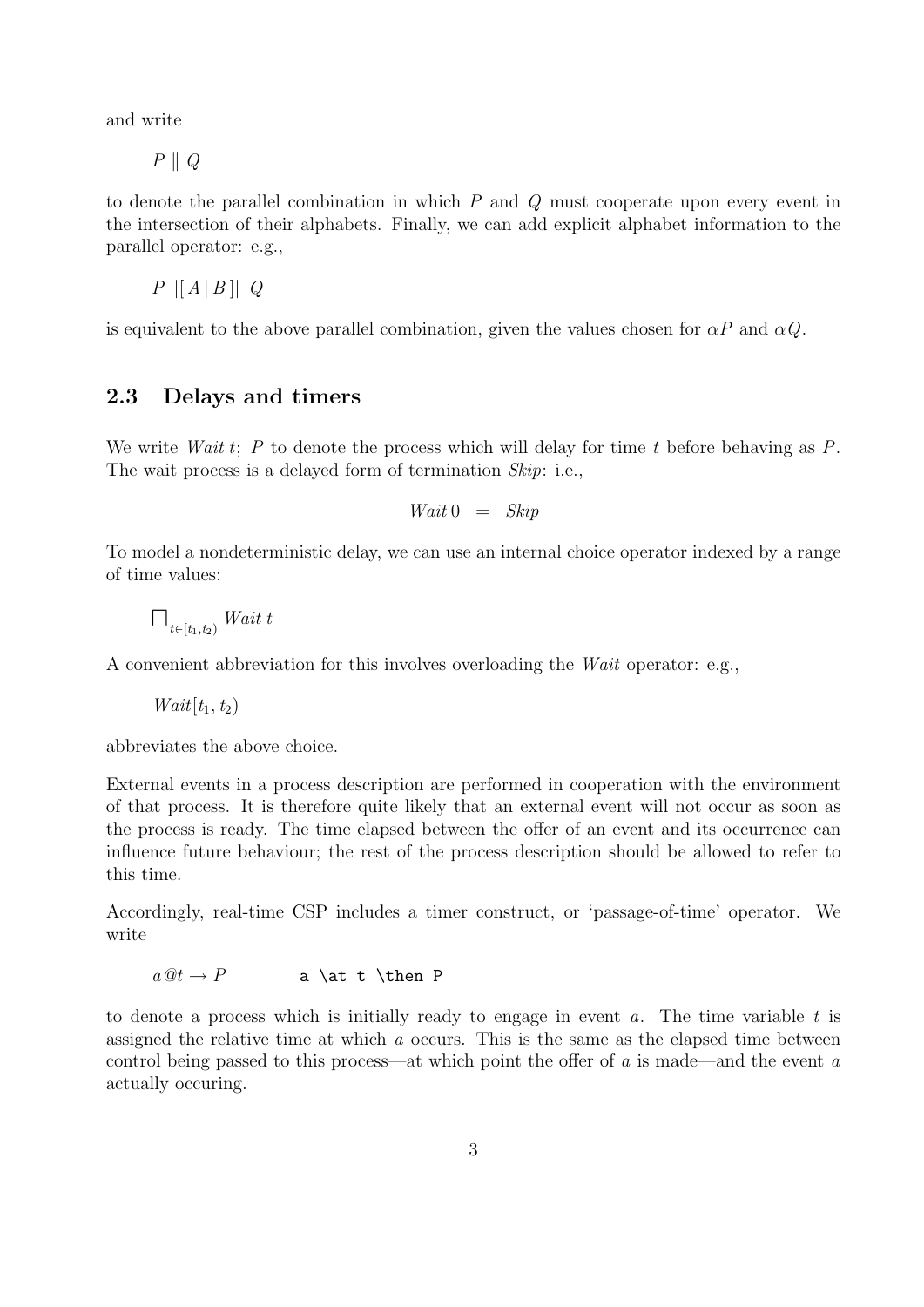A useful extension to this, which adds nothing to the expressivity of the language but can make for more intelligible process descriptions, is the offer timeout. We write

 $a \mathcal{Q}t\{d\} \rightarrow P$  a \at t \{ d \} \then P

to denote a process which offers to perform  $a$ , and will store the time of occurrence in  $t$ , but will withdraw the offer if it has not been accepted by time  $d$ . (This form of timeout was suggested by Guy Leduc for his version of timed LOTOS.)

### 3 Mathematical language

The semantic models of CSP come with a great deal of notational baggage. We need to define operators to project information out of traces, refusals, and timed failures. There is also a specification language based upon the timed semantics, and the names used for the models themselves.

#### 3.1 Logic, sets, and sequences

| \defs                | $\triangleq$ | \land    | Λ                        | \power     | $\mathbb{P}$ |
|----------------------|--------------|----------|--------------------------|------------|--------------|
| $\mu$                | $\mu$        | \lor     | V                        | \finset    | $\mathbb F$  |
| \lambda              | λ            | \Land    | Λ                        | \cross     | $\times$     |
| \exists              | Ε            | \Lor     | V                        | \union     | U            |
| \forall              | А            | \lnot    | $\overline{\phantom{0}}$ | \inter     | ∩            |
| $\sqrt{\text{spot}}$ | $\bullet$    | \implies | $\Rightarrow$            | \Union     | U            |
| \nat                 | $\mathbb N$  | \iff     | $\Leftrightarrow$        | \Inter     |              |
| \num                 | $\mathbb Z$  | \upto    | . .                      | $\lambda$  | dom          |
| \rat                 | $\mathbb Q$  | \le      | $\leqslant$              | $\chi$ ran | ran          |
| \real                | $\mathbb R$  | \ge      | $\geqslant$              | \emptyset  | Ø            |
| $\searrow$           | seq          | \project |                          | \set{x}    | $\{x\}$      |
|                      |              |          |                          |            |              |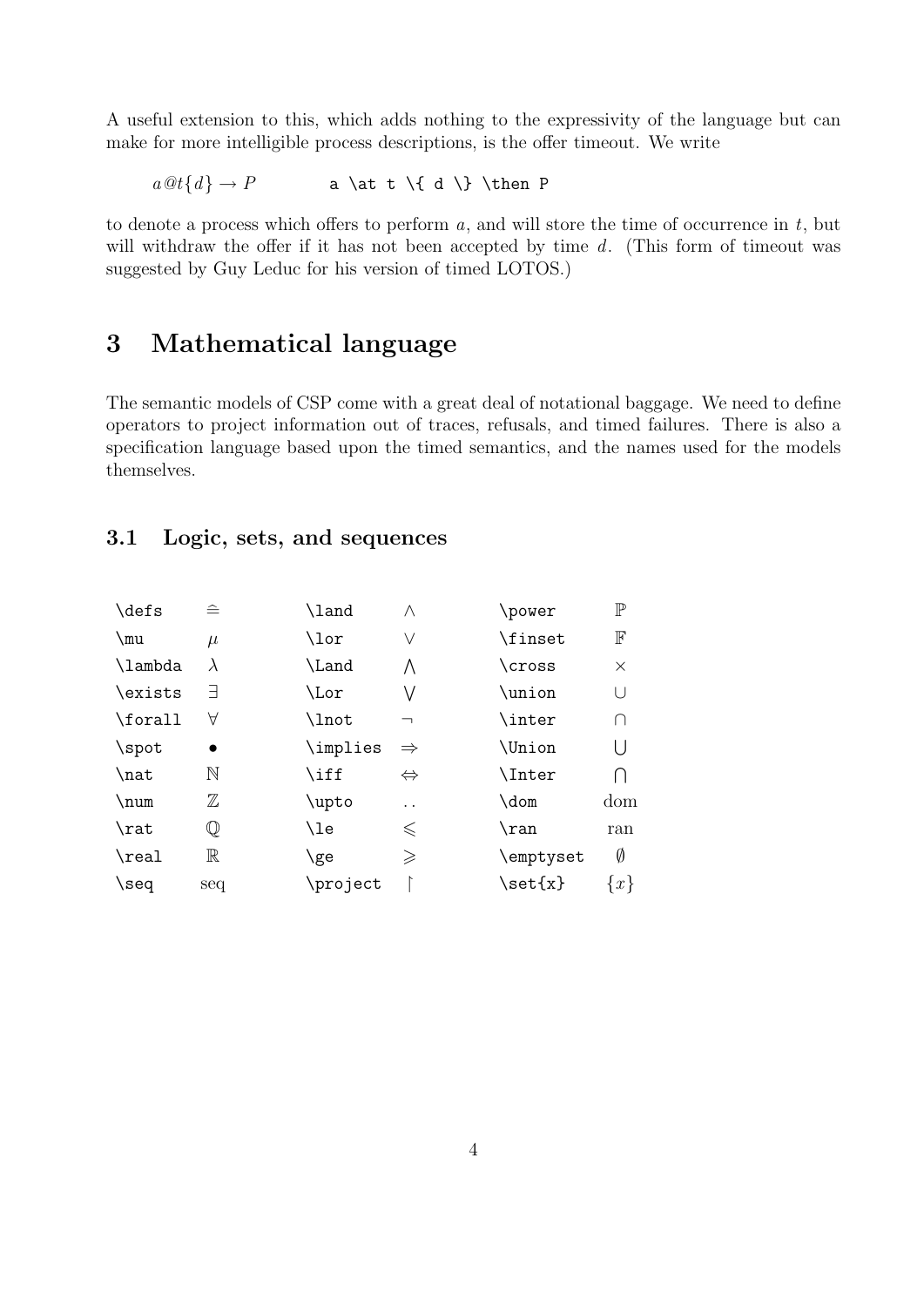#### 3.2 Operators on traces

| empty trace          | \nil              |                            |
|----------------------|-------------------|----------------------------|
| trace                | $\frac{e_1, e_2}$ | $\langle e_1, e_2 \rangle$ |
| catenation of traces | \cat              | $\curvearrowright$         |
| count                | \cnt              |                            |
| during               | \during           |                            |
| tick event           | \tick             |                            |
| subsequence          | \subseq           | $\preccurlyeq$             |
| data values          | \data             | ⇓                          |

#### 3.3 Projection functions

| begin  | \Begin         | begin  |
|--------|----------------|--------|
| end    | \End           | end    |
| head   | Head           | head   |
| first  | \First         | first  |
| tail   | \Tail          | tail   |
| front  | \Front         | front  |
| last   | Last           | last   |
| times  | \Times         | times  |
| events | <b>\Events</b> | events |

times and events are projection functions from timed traces to sequences of times and sequences of events respectively. head and tail may be applied to any sequence. begin and end may be applied to timed traces and timed refusals. first is a synonym for head. front is the dual of tail. last is the dual of head.

To denote the set of events mentioned in a timed or untimed trace or refusal, we prefix the name of the object with  $\alpha$ . For example, the set of events mentioned in the timed trace s would be written  $\alpha s$ . Earlier version of real-time CSP did this using the  $\sigma$  operator to avoid confusion with process alphabets. Where there is scope for confusion, we suggest that this practice is continued.

#### 3.4 Semantic functions, models, and spaces

In Advanced CSP, we use long names for the semantic functions: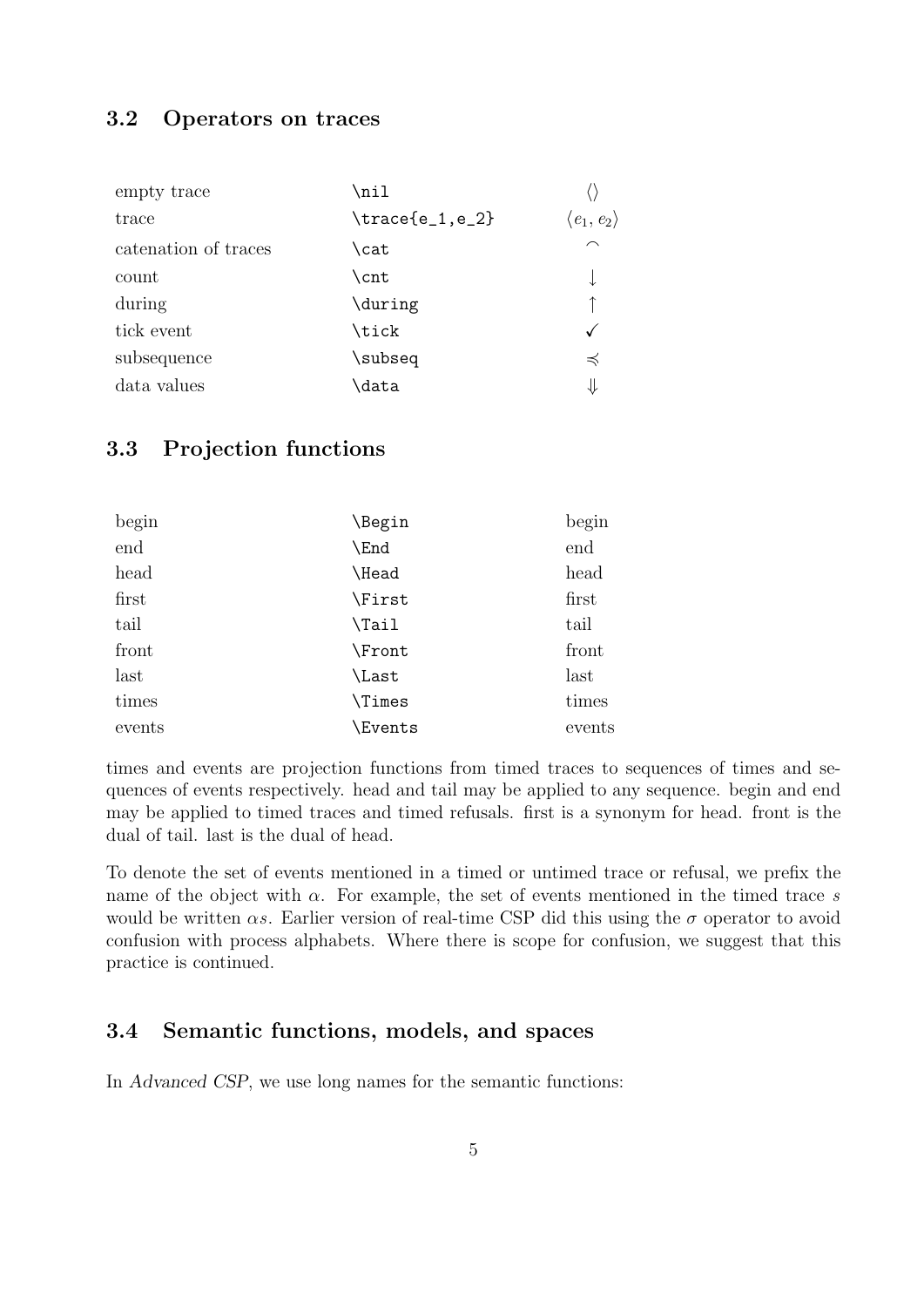| semantics      | Semantics                        | semantics             |
|----------------|----------------------------------|-----------------------|
| traces         | \Traces                          | traces                |
| failures       | \Failures                        | failures              |
| timed failures | \TimedFailures                   | <i>timed failures</i> |
| divergences    | <i><u><b>Nivergences</b></u></i> | divergences           |
| infinites      | \Infinites                       | infinites             |

Any semantic function macro can be given an optional argument. This will be set within semantic brackets: e.g.,  $\text{Traces}[P]$  yields traces  $\llbracket P \rrbracket$ . To obtain the semantic brackets alone, use the \semb macro; this takes a single compulsory argument. Alternatively, the macros \leftsemb and \rightsemb produce left and right semantic brackets respectively.

In theoretical papers, we often need to refer to several models, functions, and associated spaces. To make things easier on ourselves, we adopt short names for these mathematical objects, using subscripts to identify the model concerned. For example, the objects associated with the timed failures model are all subscripted with  $TF$ .

The models themselves have macros beginning  $M$ :

| traces                   | \Mut  | ${\cal M}_{UT}$              |
|--------------------------|-------|------------------------------|
| failures                 | \Muf  | $\mathcal{M}_{\mathit{IIF}}$ |
| failures-divergences     | \Mufd | $\mathcal{M}_{UFD}$          |
| timed failures           | \Mtf  | $\mathcal{M}_{TF}$           |
| timed failures-stability | \Mtfs | $\mathcal{M}_{TFS}$          |
| timed infinite           | \Mti  | $\mathcal{M}_{TI}$           |

The matching semantic functions use  $\F$  instead—e.g.,  $\F$ ut for untimed traces—and the observation spaces use \S.

#### 3.5 Refinement and satisfaction

The satisfaction notation employed in Hoare's Communicating Sequential Processes has been retained. We also have a refinement relation between processes, possibly indexed by the name of the model concerned.

The satisfaction relation is set as follows: P  $\s$ zat S produces P sat S. The refinement relation is produced by \lessdet (or refinedby, a synonymbol).

#### 3.6 Specifications

To capture timing constraints at the level of the semantic models, we use a number of specification 'macros'. These are set using LAT<sub>EX</sub> macros which begin with an 'm' (for macro) and